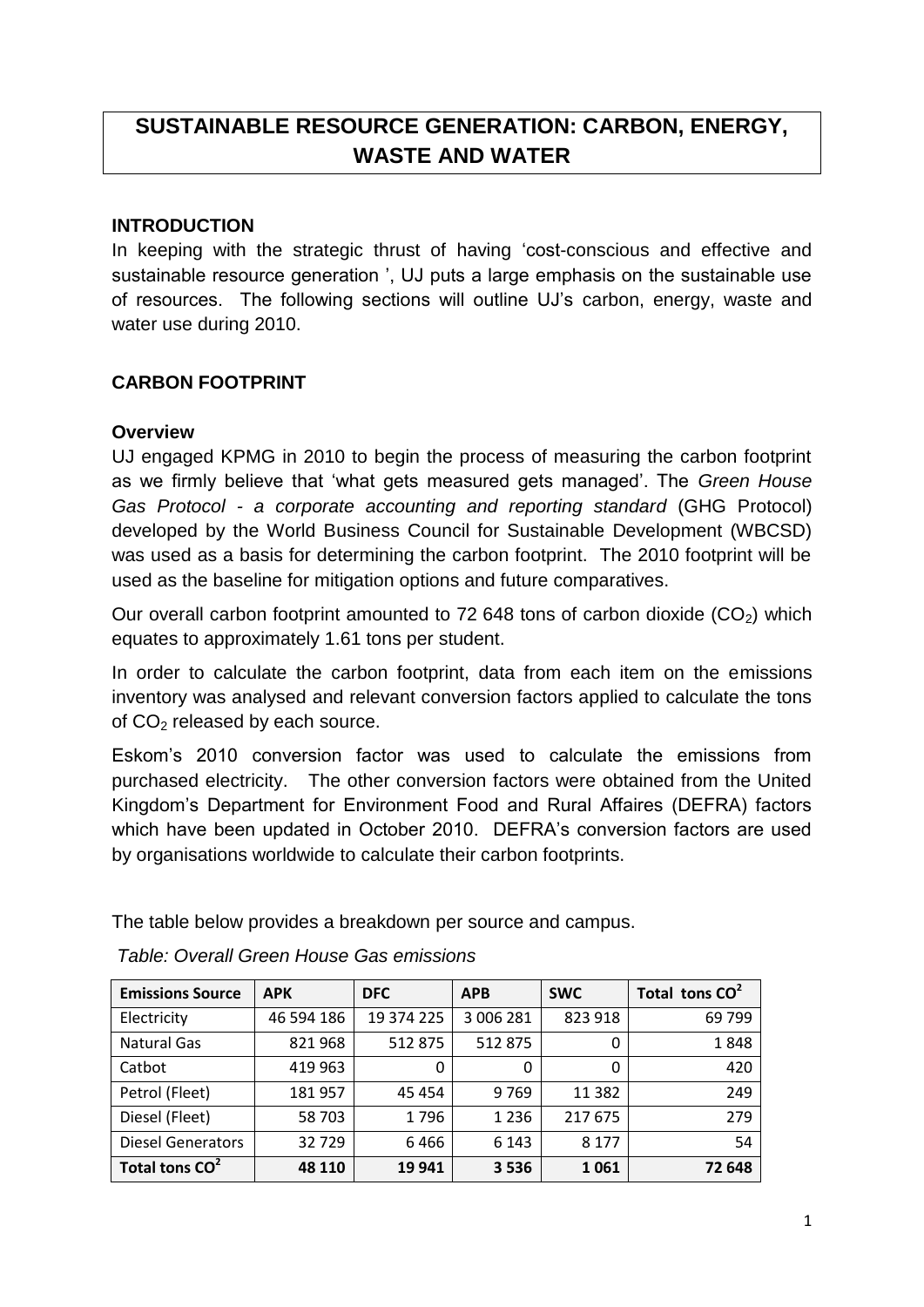

*Figure: Overall emissions, all sources*

Electricity makes up the majority of UJ"s emissions with a 96% contribution. Natural gas makes up 3%, Catbot 1% and fleet petrol, diesel and generator diesel each make up less than 1% of the overall carbon footprint.



*Figure: Overall Emissions – All Campuses*

66% of the carbon footprint is from the APK campus, 27% from the DFC campus, 5% from APB and the final 2% from SWC.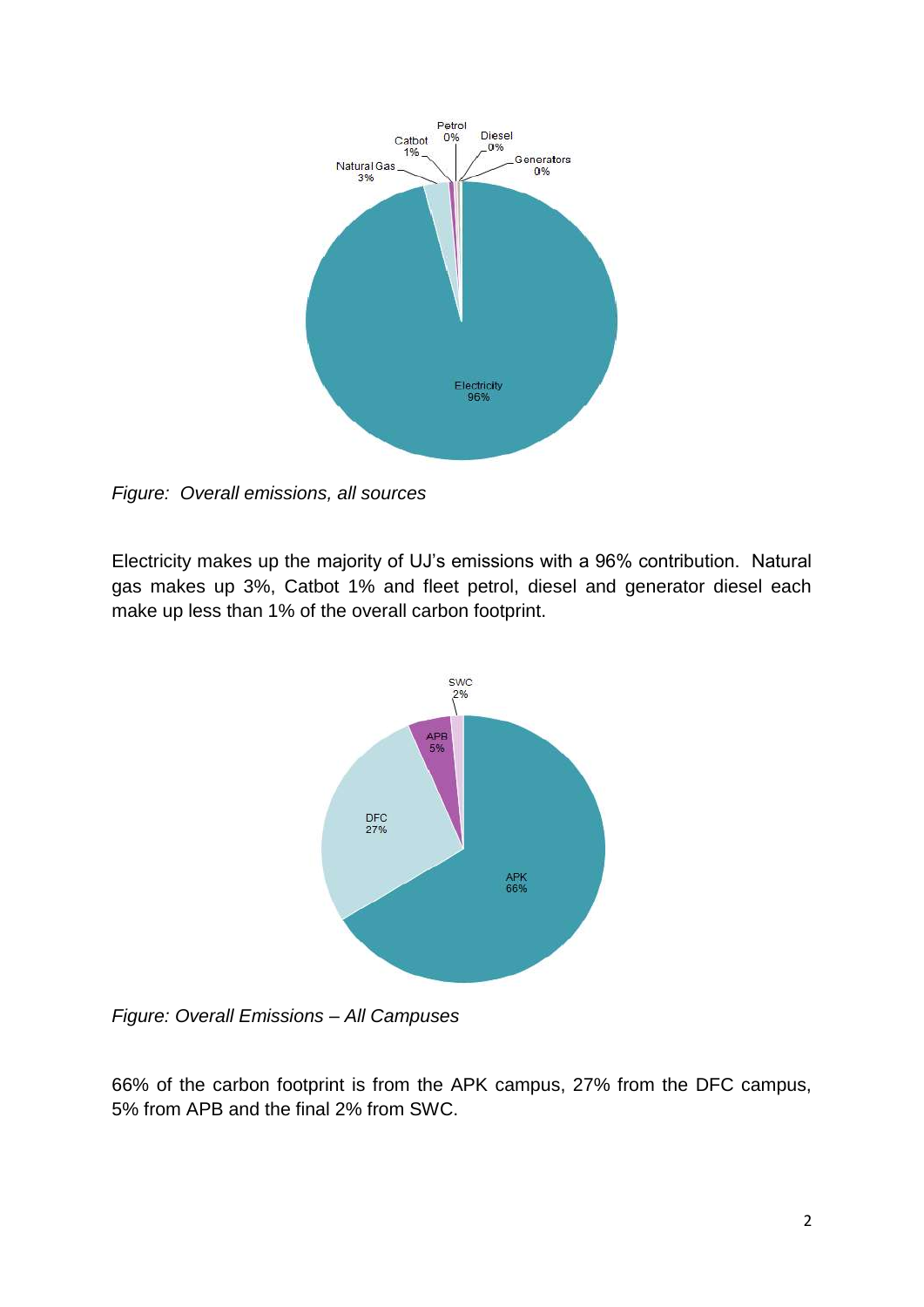### **Policy Framework**

There is no specific policy in place for carbon footprint management.

### **Governance**

The benefit of such an exercise is that it leads to identification of measurement and reporting processes which require improvement. This is the first year in which we have calculated our carbon footprint and the systems and processes we are currently using, whilst adequate, require further development. As we work through the recommendations we have been provided with, our reporting will improve and no doubt the carbon footprint will change due to measurement and reporting improvements as well as operational effects.

# **Performance**

In order to mitigate UJ"s carbon footprint, the following was introduced at the APB and APK Campuses:

- Utilising battery-operated golf carts on campus;
- Advocating paperless meetings;
- Advocating recycling and the implementation of recycling stations at both campuses;
- Placing an embargo on all new air-conditioning installations in offices;
- Planting additional 114 trees;
- Introducing timers on passage lights on the interior of buildings.

### SWC

• The landscaping of the new development is generally indigenous and requires low maintenance. An ecological corridor or "green belt" running along the southern boundary fence acts as an ecological corridor – linking Enoch Sontonga Hill to the wetland precinct flanking the Campus to the west.

Property Management Services

 A Biodiversity Assessment & Detailed Ecological Management Plan for the UJ Island was compiled and is being implemented.

Transport and Environmental Services

 During an audit to determine the carbon footprint of the University, the Transport Office submitted full records of all vehicles, all fuel used and diesel drawn. The final outcome of the audit is still awaited.

# **Way forward**

UJ has begun a program to read the electricity meters on the four campuses.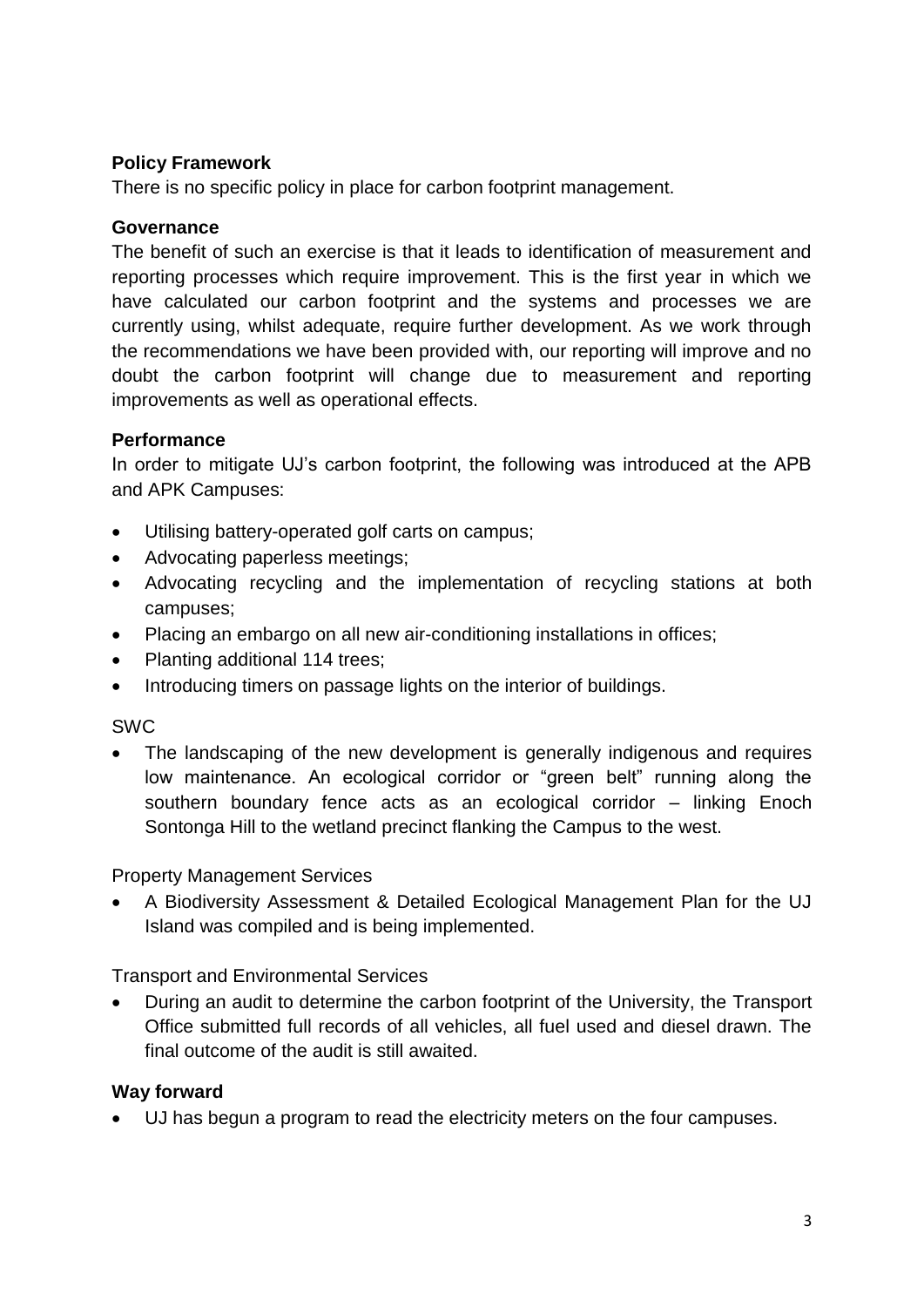- UJ will be installing meters and sub meters on all four campuses from February 2011. The type of meter used is approved by Eskom and provides live updates that can be read online. UJ plan to use this live update feature in their awareness campaign. Students and staff will be able to see when consumption is high, and will be able to reduce consumption accordingly.
- By reading the sub meters, UJ will be able to determine which buildings are using an excessive amount of electricity. Ultimately, UJ want to make someone accountable for the consumption in each area of the university, and to use these people to drive reduction initiatives for that specific area.
- The meters will also be used to reconcile electricity consumption figures with Eskom invoices enabling UJ to ensure that they are paying the appropriate amounts for consumption.
- SANS 204 Energy efficient building standard will be included in the formal EE policy as the standard to be used for infrastructure construction and operations at the university.
- In 2010 there has not been much focus on raising awareness of EE and the University"s initiatives. UJ recognises that this will need to change in order to get the both the staff and student body behind the initiatives and to find more EE measures. A formal plan and policy will be developed that will include the raising of awareness.
- Challenges include: choosing the best medium to engage with the student body and staff. The campus design also means that meeting areas are not conducive to contacting or reaching students with direct awareness campaign.

# **ENERGY**

# **Overview**

UJ puts a large emphasis on Energy Efficiency (EE) and is aiming to be the leading exemplar of Energy Efficiency in the higher education sector. The additional drivers for improving EE at the university include:

- Cost reduction both through reduced tariffs and avoiding Eskom penalties for not reducing consumption (estimated to be R9 per kWh for institutions that do not lower their electricity use by 10%) with reference to the "punitive band" final proposal from Eskom is R 11.91.
- Responsible resource consumption.
- Energy conservation scheme (ECS) with reference to Eskom energy efficiency and demand side management (DSM) projects.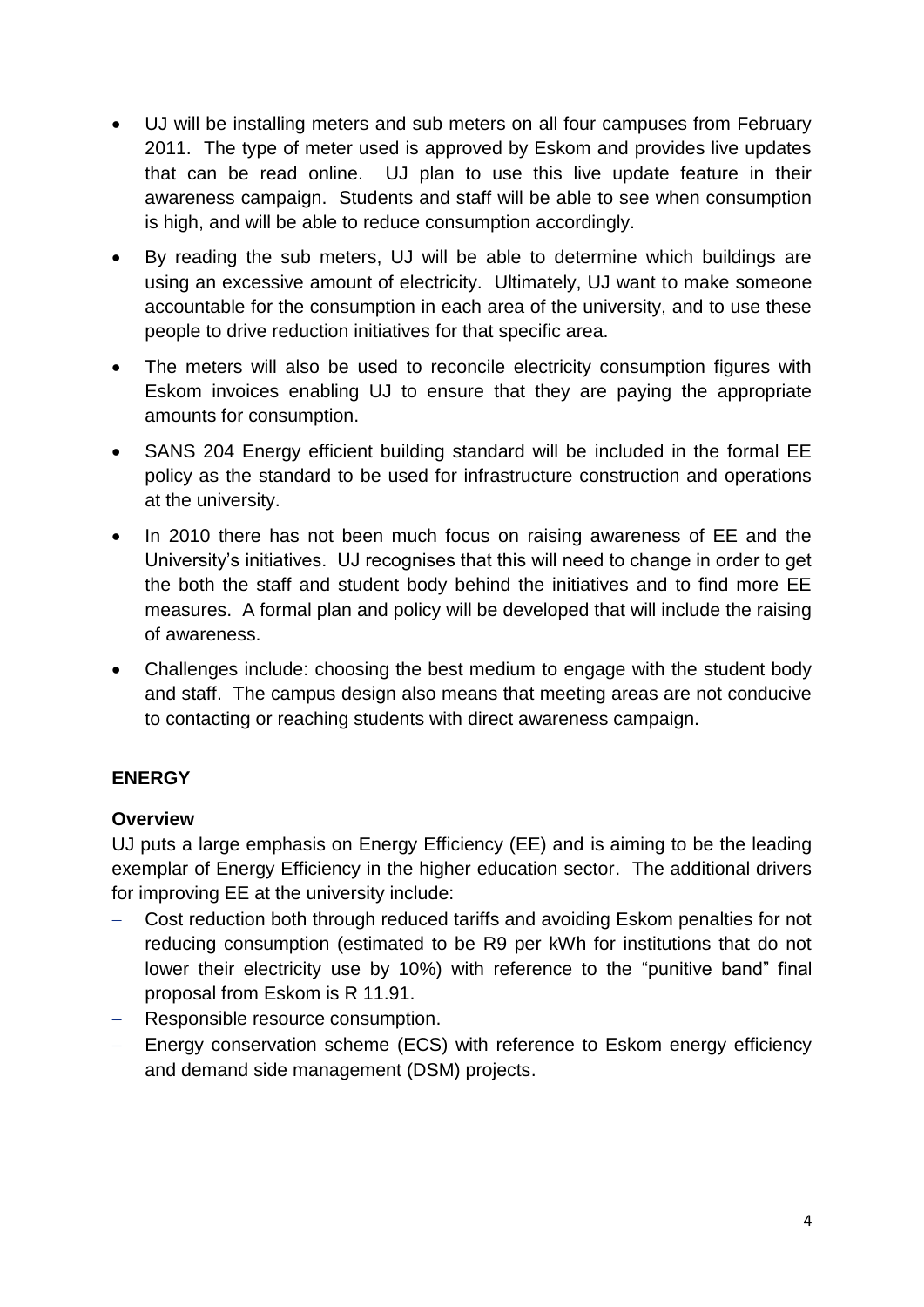#### **Policy Framework**

There is no formal EE policy or charter in place; however a number of ad hoc activities are taking place.

There is an informal EE plan in place involving collaboration between the UJ Operations division and the other stakeholders. This plan is run by the EE committee.

#### **Governance**

The Energy Efficiency Committee takes care of energy management at UJ.

#### **Performance**

- UJ has been putting EE initiatives in place since the 80"s. These included installing the latest EE lighting available.
- The first step was to conduct a baseline assessment of the current energy usage. UJ engaged KPMG Climate Change & Sustainability services to measure their baseline carbon footprint in 2010.
- An Energy Audit was conducted by the University to determine where to begin with energy reducing measures.
- UJ is working with Station 7 (Energy efficiency consultants). S7 have done a walk through estimating potential energy savings.
- UJ is currently engaging with Eskom regarding DSM (demand side management). UJ would like to take advantage of Eskom"s standard offers; however, even if Eskom do not provide the relevant EE subsidies, UJ will go ahead with its EE initiatives.
- A number of initiatives are taking place, including: hot water load control, EE lighting, air conditioning control.

Auckland Park Campus:

- The operating conditionings for the air conditioners on the Auckland Park campus were adjusted for "four seasons": in Summer, only cold water is used, while in winter, only hot water is used. As such, the hot and cold systems no longer conflict with each other. Presently consumption of catbot fuel is +/- 120 kilolitres and in 1977 this consumption was +/- 500 kilolitres.
- The BMS (building management system) has been upgraded over the years.
- Economy cycle air conditioning units are centrally installed. This makes it possible to optimize on outside air, therefore saving energy.
- Library and B les 100 and 200 use the latest lighting technology available.
- $-$  Light bulbs since 1978 there has been a change to fluorescent tubes. All the incandescent lights builds have been systematically and methodically removed.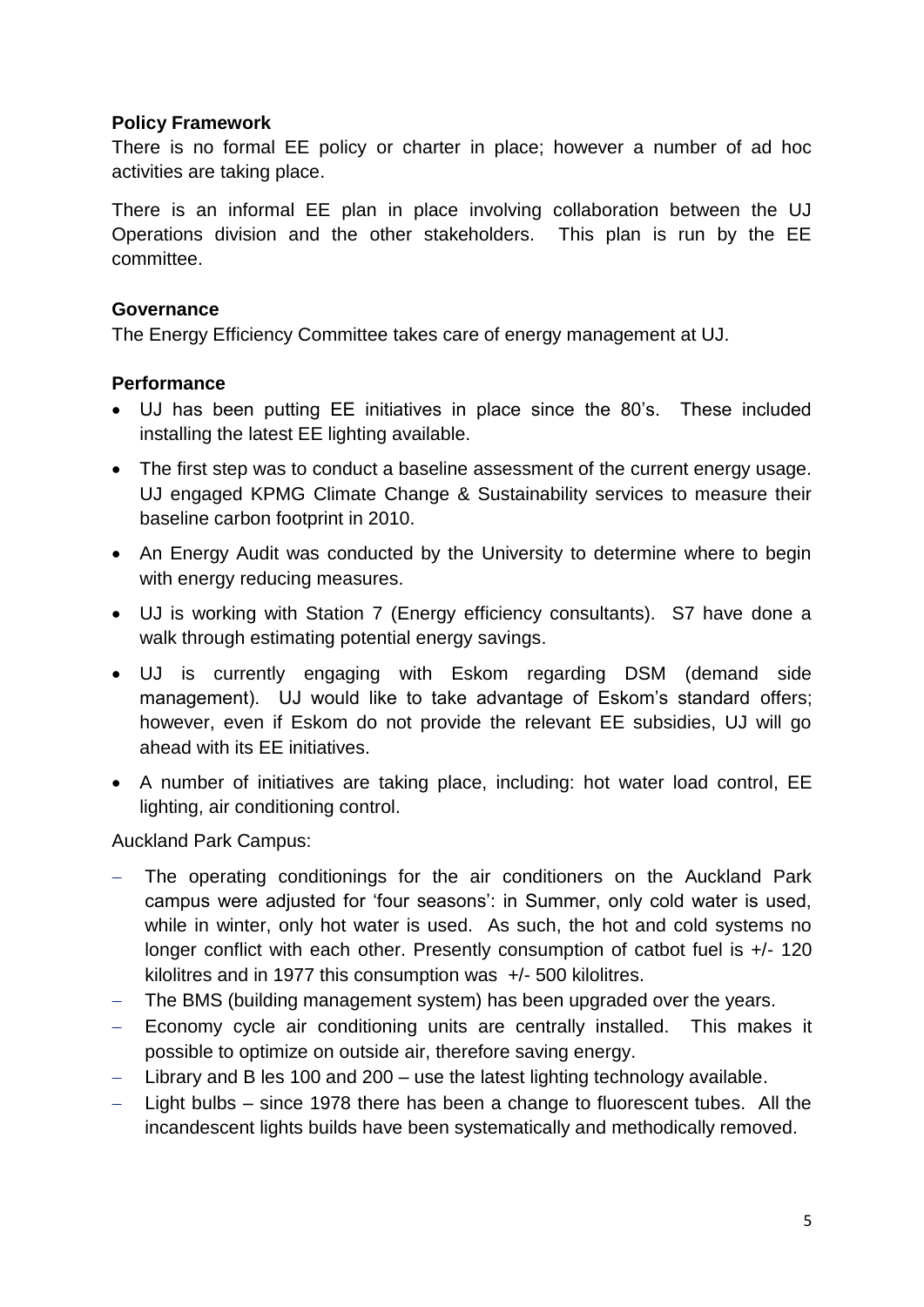- The hot water requirements for air-conditioning units are generated with catbot fuel (original source of energy was diesel) catbot fuel is more or less 50% less expensive than diesel.
- $-$  Hot water boilers (t 80 $^{\circ}$ C) this hot water is distributed throughout the campus to central air handling units.

### Multi campus

- Generators cater for blackouts there are 47 in total across all the campuses and 48 UPS (Uninterrupted Power Supplies) in process to be installed.
- Data projectors and security systems are run on UPS.

# Residences

- New residences on Soweto campus are using solar water heaters.
- New residence on Auckland Park campus is using heat pumps. Since 1983 residences on Auckland Park campus are using Sasol gas.

# **Way Forward**

- The University has decided to develop a more strategic and focused response to EE.
- UJ has set an unofficial target of reducing electricity consumption by 25%, from 2011, over a 3 year period.
- UJ have identified high energy consumption points in their residences and will target these areas for reduction.
- Initiatives will be embedded in a charter and policy for effective organisation wide implementation.

# **WASTE MANAGEMENT**

### **Overview**

UJ management will adopt a holistic approach which will ensure that waste is dealt with in an environmentally responsible and health and safety manner from its generation at source through to its ultimate disposal.

UJ aims to ensure that all waste generated on the grounds is stored, transported and disposed of in such a manner that it does not create a risk to the health and safety of people and the environment.

### **Policy Framework**

UJ have a formal, university wide Waste Management Policy in place. The Policy is available on the UJ website.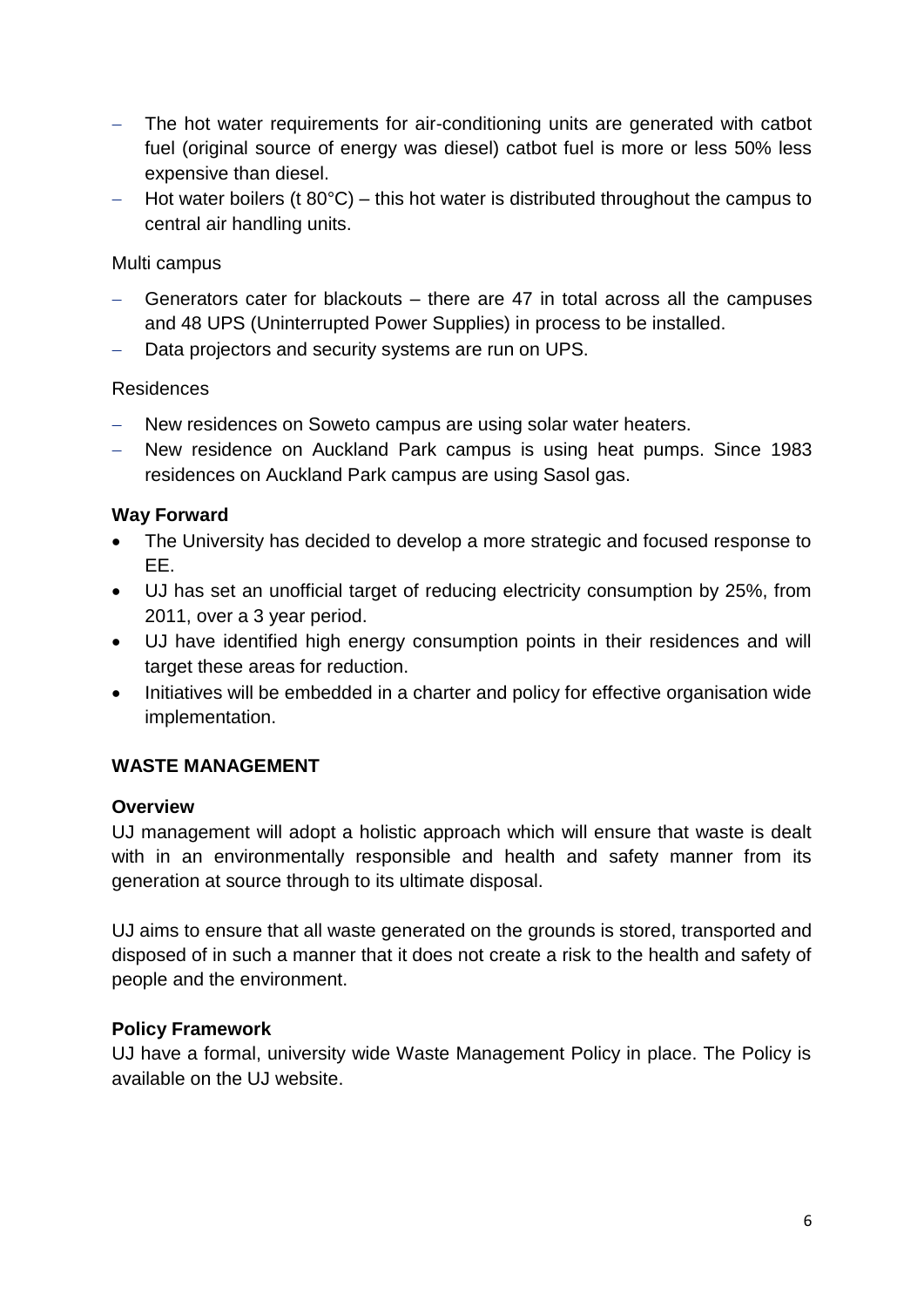# **Governance**

Waste Management falls under the Occupational Safety Department that will:

- Minimize and where possible prevent the generation of waste on all campuses.
- Identify and classify all waste generated on the grounds of UJ.
- Have procedures in place to ensure that all waste identified is being stored, transported and disposed of in such a manner that it will not pollute the environment or cause health hazards.
- Adopt a cradle to grave principle.
- Actively getting involved in recycling of waste by making use of external service providers.

The Occupational Safety Coordinator is overall responsible for the management of waste on campus.

Safety Practitioners appointed on each campus are responsible for the day to day management of all waste and the controlling of the recycling stations. The Safety Practitioners report to the Occupational Safety Coordinator.

# **Performance**

- The waste areas and recycling stations on the APK and SWC have been completed and recycling will start in June 2011.
- On the DFC and APB campuses recycling started in August 2009.
- Colour coded waste recycling containers have been placed at strategic areas around campus. The containers cater for the recycling of the following, paper (blue), tin (red), plastic (yellow), glass (light blue) and others (green).

### Recycled waste

| Commercial | White paper | Plastic | Cans  | Alum  | Card boxes | Glass  | $\tau$ otal |
|------------|-------------|---------|-------|-------|------------|--------|-------------|
| paper      |             |         |       |       |            |        |             |
| 19 ton     | 41 ton      | 14 ton  | 8 ton | 2 ton | 26 ton     | 27 ton | $137$ ton   |
|            |             |         |       |       |            |        |             |

### Total waste generated

| General  | <b>Building</b> | Hazardous | Medical waste | Total waste |
|----------|-----------------|-----------|---------------|-------------|
| waste    | rubble          | waste     |               | generated   |
| 1298 ton | 407 ton         | 66 ton    | 5 ton         | 1776 ton    |

- The total waste recycled from the total waste generated was 7.7%.
- Budget Waste is contracted to remove and dispose of all hazardous waste from UJ. Safe disposal certificates are used for hazardous waste disposed of. APK and DFC have specific areas where hazardous waste is stored as per the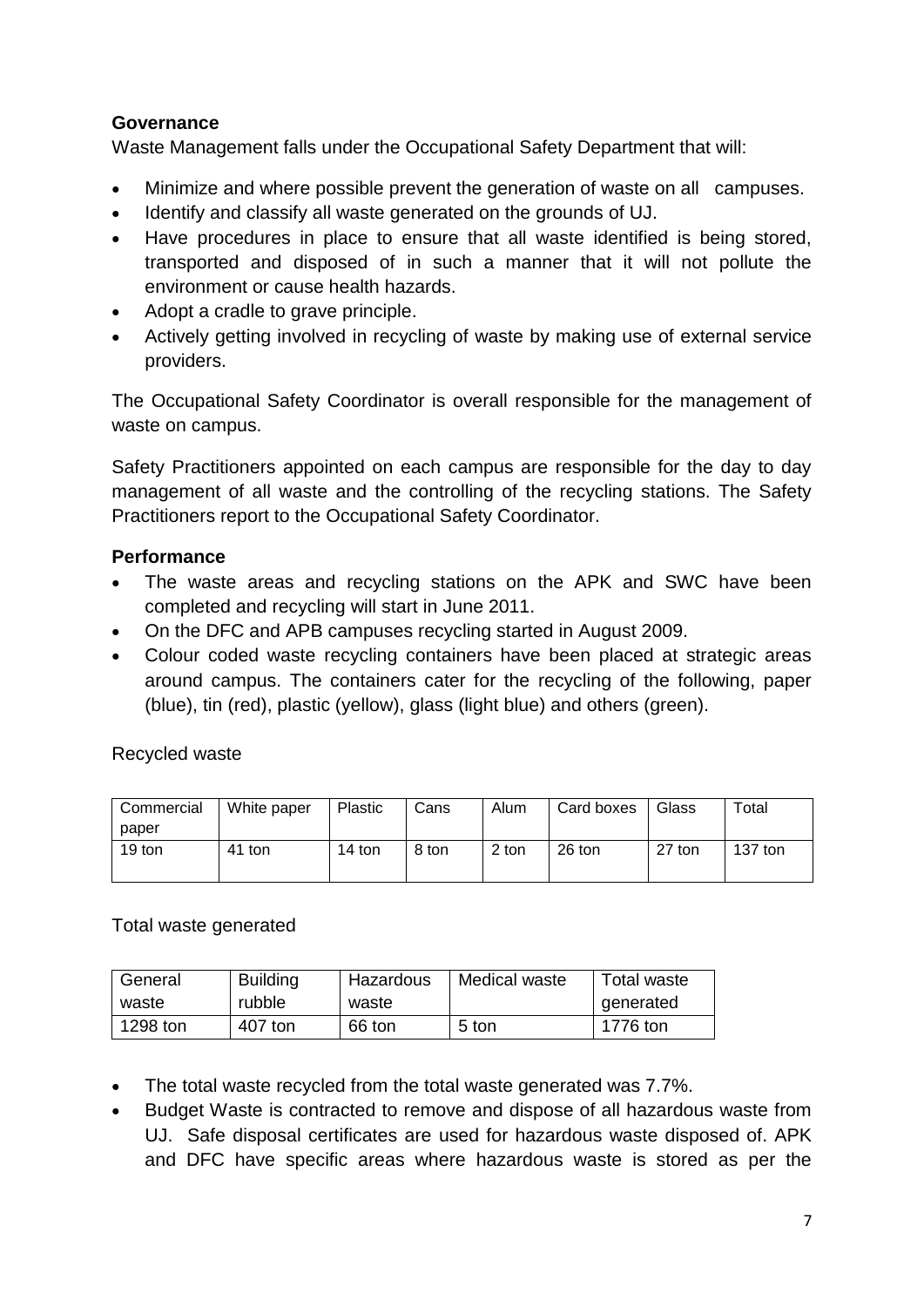minimum requirements stipulated by the Department of Water Affairs and Forestry.

- Hazardous waste is disposed of as per the minimum requirements under waste classification and disposal methods.
- Boxes for the recycling of cartridges have been placed at strategic areas on campus. The Safety Practitioner of each campus is responsible for the removal of the boxes once full. The boxes are removed and transported to the DFC campus where it is stored for collection.
- Used oil are collected and recycled by external companies.
- Florescent tubes are kept in containers at the waste area on each campus. Once the containers are full the florescent tubes are transported to DFC by a vehicle registered to remove hazardous goods.
- The florescent tubes are crushed by an external waste controller for disposal by the external service provider.
- Safety tips regarding generation of waste and resources are placed on UJ intranet.
- Safety Practitioners attend workshops on legislation regarding waste.
- Monthly safety inspections at the waste areas are conducted by the Safety Practitioners. Deviations are reported to the Head Occupational Safety Coordinator.
- Waste management forms part of the Health and Safety monthly meetings. The Health and Safety minutes are distributed to MEC for reference and feedback.

### **Way forward**

- Have one service provider in place responsible for the removal of all waste generated by UJ.
- The service provider appointed will put in place waste controllers that will assist with the recycling program on all four campuses including the Eiland.
- The waste controller will separate the waste in the following categories, Common paper, White Paper, Plastics, Cans, Cardboard Boxes and Glass.
- Part of the income generated from the recycling will be given back to UJ. Proper recycling will also minimize the cost paid to the service provider for the removal of waste.
- $\bullet$  Increase recycled waste to 14,3% in 2011.
- Place additional colour coded recycling containers at strategic areas.

# **WATER**

# **Overview**

UJ have taken some big steps in 2010 towards managing water sustainability. The drivers for water management at UJ include:

- Cost reduction through reduced consumption
- Responsible consumption of a scarce resource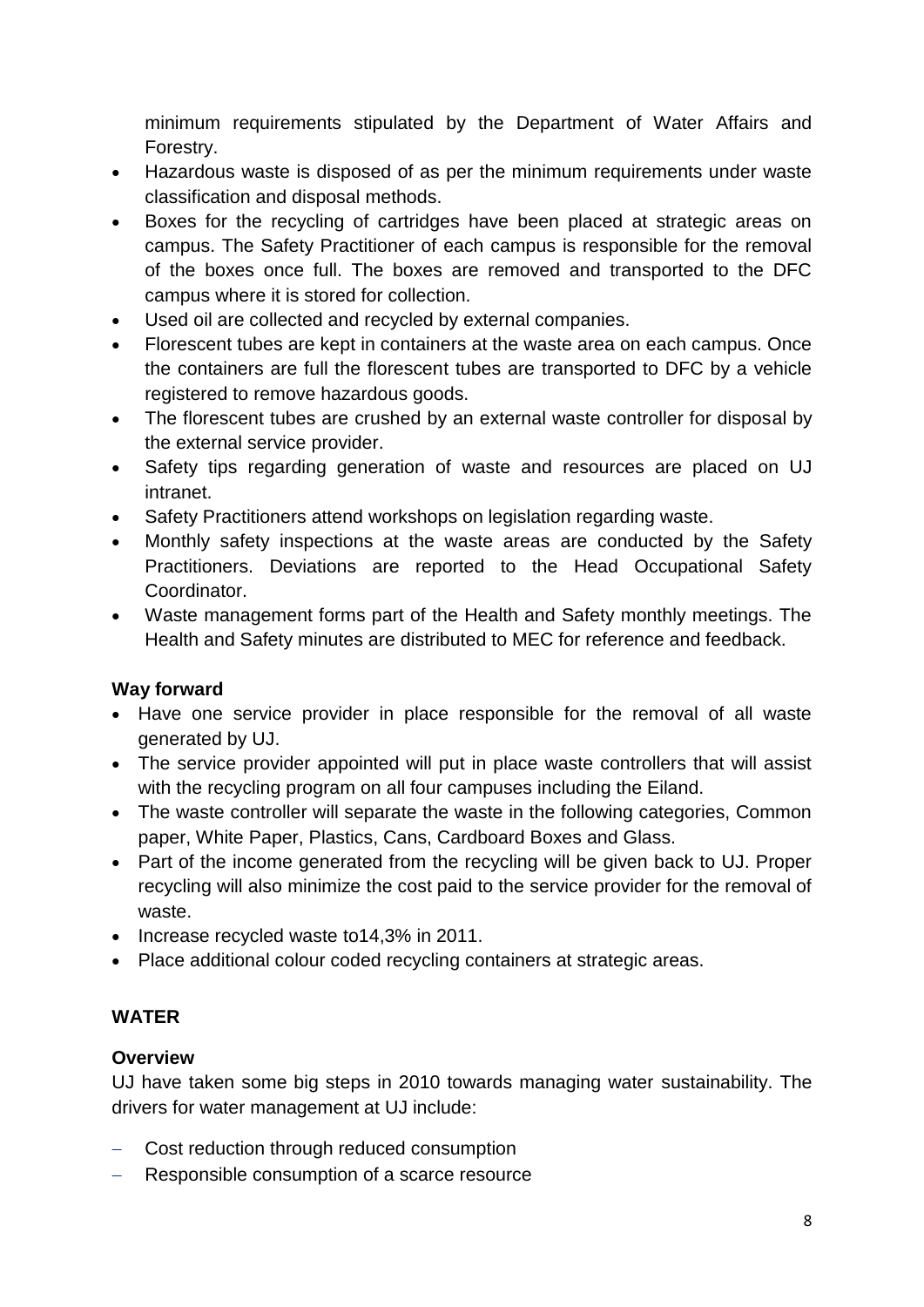Current cost of R25/kilolitres (water consumption measured for educational use and sewerage systems)

### **Policy Framework**

There is no specific policy in place for water management.

### **Governance**

The Energy Efficiency Committee also takes care of water management at UJ.

# **Performance**

APK

- 2010 marked the completion of the water project on the APK campus. This project uses both borehole water and rain water in order to supplement the municipal supply. The borehole and rain water contribute 35000 kilolitres to the universities water supply. The project originally came about due to the following:
	- The council was only able to supply water to the Campus with pressure of 2bar. As such, UJ installed two storage tanks on the APK campus. The 1100 kilolitres of water in these tanks is tested and treated for human consumption and UJ is able to maintain the water pressure at 5 bar pressure with variable speed pumps.
	- $-$  It is cost effective to use borehole water for the garden and sewerage systems. The plan of action is to mix municipal water with borehole water (50%/50%). This also makes the water supply less vulnerable to municipal supply interruptions. Able to operate for 2 to 3 days without municipal supply.
- A project to change the types of plants grown on campus has been introduced. The aim of this initiative is to have plants that are more climate-adaptable and therefore use less water on campus.
- An irrigation management system has been installed in order to reduce water consumption. This system makes use of soil moisture sensors. Manual shut off valves are used to stop irrigating campus areas that already have sufficient soil moisture content.
- Civil engineering students have been running a grey water use project for 18 months on the APK campus. This involves rainwater catchment to use in sewerage and irrigation systems

DFC

 Water streams flowing under the newly purchased Perskor Building have been identified as a potential source for irrigation water and for use in flushing toilets.

SWC

 There are storm water harvesting tanks at the athletics track which collect the excess irrigation water and pump it up into the storage tanks. This ensures that the Campus reduces its water demand.